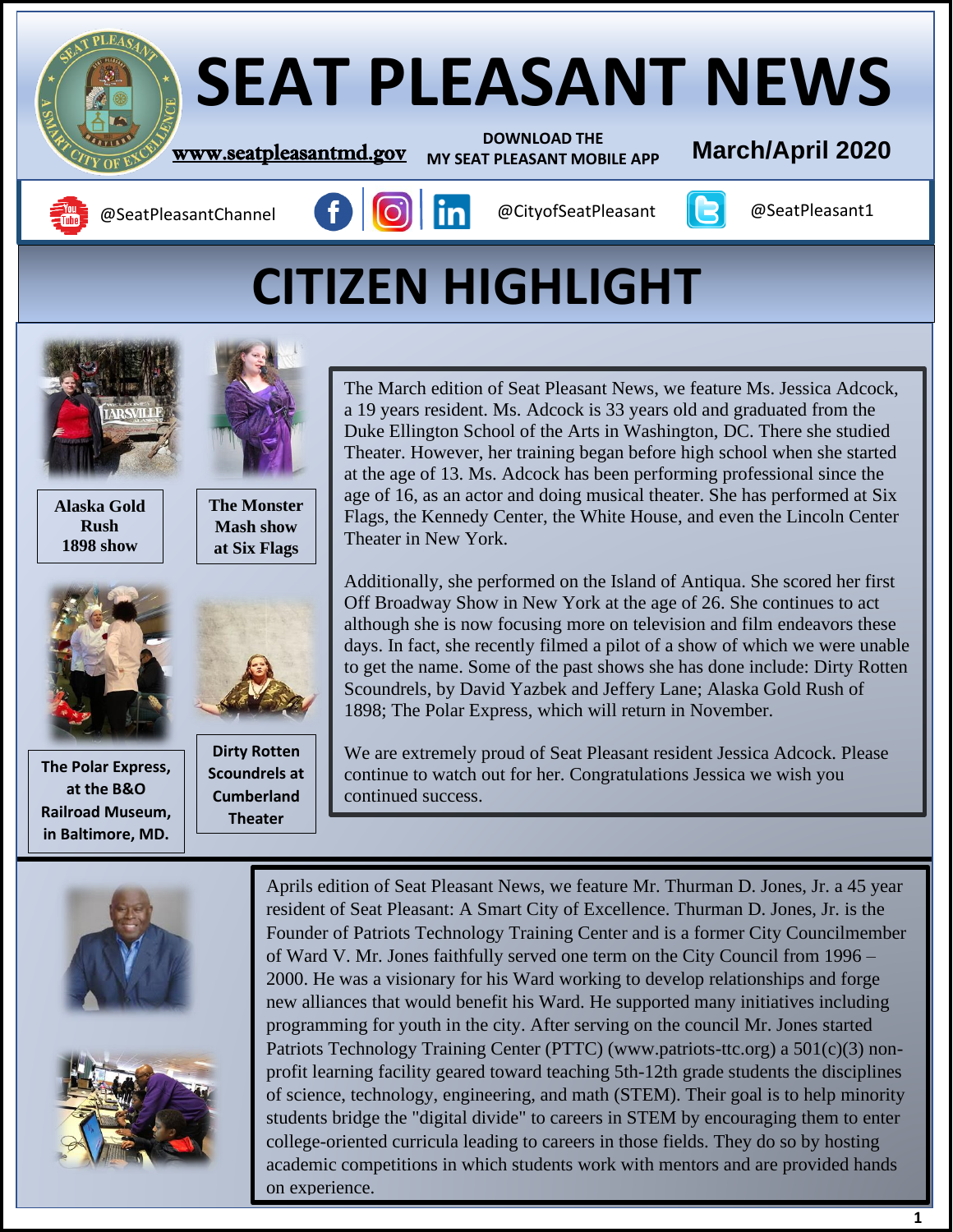# Councilmember Highlight







Councilman Lamar Maxwell has been an active Seat Pleasant, Maryland native for 30 years. Mr. Maxwell is a product of the Prince George's County Schools system and graduated from Prince George's Community College School of Hybrid Technology. Councilman Maxwell has a true appreciation for his family and the engagement of his community. Because of his dedication to his community, Lamar is an active member of the Mt. Victory Baptist Church in Seat Pleasant where he serves on several ministries, including the Male Chorus, Voices of Victory, Young Men's Sunday School, and Usher Ministry.

He has built several community partnerships such as volunteering with Seat Pleasant Elementary school, the Seat Pleasant Civic Association, Q's Barbershop and the Mt. Victory Baptist Church Community Outreach Ministry. Maxwell is so engaged and comfortable with his family and Seat Pleasant residents that he is affectionately known as "Mardi". Mr. Lamar Maxwell recognizes the time has come for us to stand together and make the city a better place. He understands that the choices made in our city affect each and every one of us. His plan is to bridge the gap between the city's government and its residents in order to establish and maintain democracy through transparency and tangible results. His motto is "Taking Seat Pleasant to the MAX so we all can live WELL."

Kelly Porter was born in Washington, DC and moved to New York at a young age where he attended the New York Public School System and graduated from State University New York, Binghamton with a Bachelor Science in Business Administration. While attending college, Mr. Porter worked and directed his own radio program within the Afro-Latin Department of WHRW-FM radio. Mr. Porter returned to the Washington Metropolitan Area to pursue a career related to his field of studies, during which time he performed with the District of Columbia Black Repertory Theatre for several years. He took on positions with IBM, Panasonic /Sharp, and Retail Sales and Management. Mr. Porter is the Owner of a Jackson Hewitt Tax Service Franchise with locations in Washington, DC, and Maryland. In addition to owning his own business, he is currently employed with Giant Food Stores.

Mr. Porter is a licensed Real Estate Consultant in Maryland. He was elected to the City Council of Seat Pleasant in 1996 as Councilmember of Ward IV and elected as Councilmember-At-Large in September 2000, which is a seat he currently holds. Mr. Porter has resided in Seat Pleasant for over 20 years. Mr. Porter's concern has always been for Seat Pleasants' heightened positive awareness and prosperity within the State and the surrounding Metropolitan area. He advocates the policy of TEAM work (Together Each Achieves More). Mr. Porter has been affiliated with Local and National organizations since 1996 to current, such as National League of Cities, National Black Caucus of Local Elected Officials, Sheriff Explorers Program, Economic Development/Advisory and Steering Committees (NLC), Maryland Board of Realtors, Legislative, Economic, Communication and State Board Committee (MML) Maryland Municipal League, Former Member of Prince Georges Chamber of Commerce, Local Government Advisory Committee for Chesapeake Bay, (Governors Appointment), Local 400 Union Sharp Steward, Board Member of Leadership Training Institute(NLC) and a member of Tri-Area Civic Association. Mr. Porter has notable sponsors and co-sponsors Achievement such as Bronze, Silver, Gold and Platinum Certificate of Leadership Institute (NLC), University of Maryland Academy of Excellence-Fellow (MML).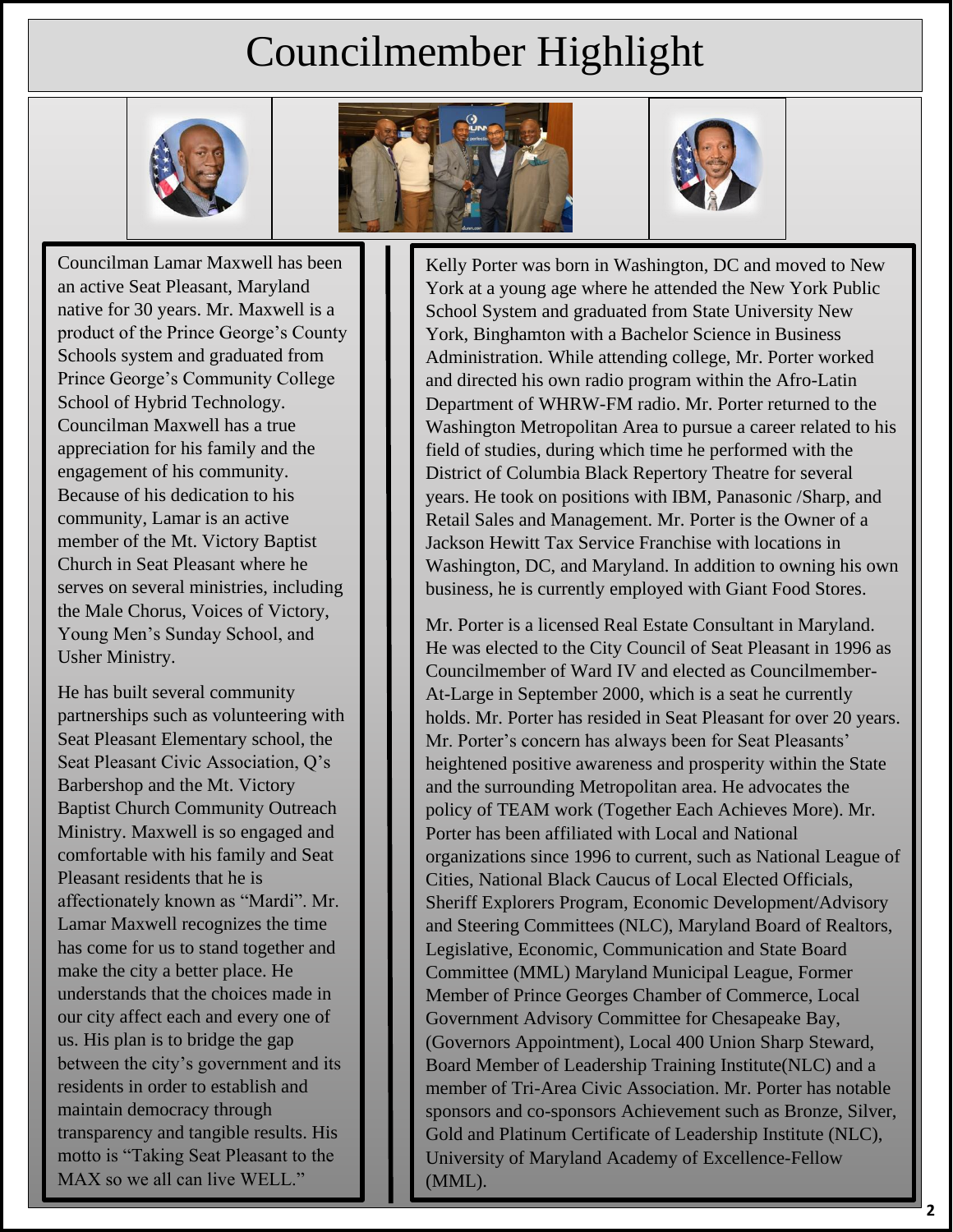# City Council Monthly Meeting & Legislation Action Office of the City Clerk

#### **March 2020**

#### Monday, March 2, 2020, Regular Work Session 48 Ordinance O-20-12 Amendment of Chapter 6-Checks **Approved 5-1-0**

Resolution R-20-09 To Authorize Negotiations of the Verizon Franchise Renewal Agreement. 51 **Approved 6-0-0**

Monday, March 2, 2020, Public Session

56 The Meeting Minutes for the month of February were **Approved 5-0-0**

The City Council meet every month on the first (1st) Monday for the Regular Work Session will held 59 on Monday, April 6, 2020 at 6:00p.m., and second (2nd) Monday, April 13, 2020 for the Public Session at 7:00p.m. All meetings are opened to the public with comments being taken in the Public Session. The City Council will hold the Budget Hearings for the Fiscal Year 2021 Budget on Monday, 62 April 13, 2020 at 6:00p.m., and Saturday, April 18, 2020 from 10:00a.m.-11:30a.m.

Copies of legislation and approved meeting minutes can be found on the City's website www.seatpleasantmd.gov or by contacting the City Clerk Dashaun N. Lanham, CMC directly on 301- $336 - 2600$ .

### 68 **CITY OF SEAT PLEASANT** 69 **BOARD OF ELECTION SUPERVISORS**

The City of Seat Pleasant is seeking interested parties to the Board of Election Supervisors. In accordance with the Seat Pleasant City Charter the duties of the Board of Elections are listed below. The interested parties shall submit a letter of interest and resume to the Office of the Mayor by **IMMEDIATELY**. The positions are opened until filled.

#### Section C-605. Duties

The Board of Supervisors of Elections shall be in charge of the registration of voters, nominations, and all City elections. The Board may appoint election clerks or other employees to assist it in any of its duties.

All submissions for consideration MUST be filed in the office of the Mayor, Seat Pleasant City Hall, 311 68<sup>th</sup> Pl., Seat 80 Pleasant, Maryland 20743, Monday through Friday between the hours of 9:00 a.m. and 5:00 p.m.

# <sup>82</sup> MUNICIPAL ELECTION 2020-ELECTION GUIDE

# <sup>83</sup> **MUNICIPAL ELECTION NOTICE** <sup>84</sup> **MONDAY, SEPTEMBER 14, 2020**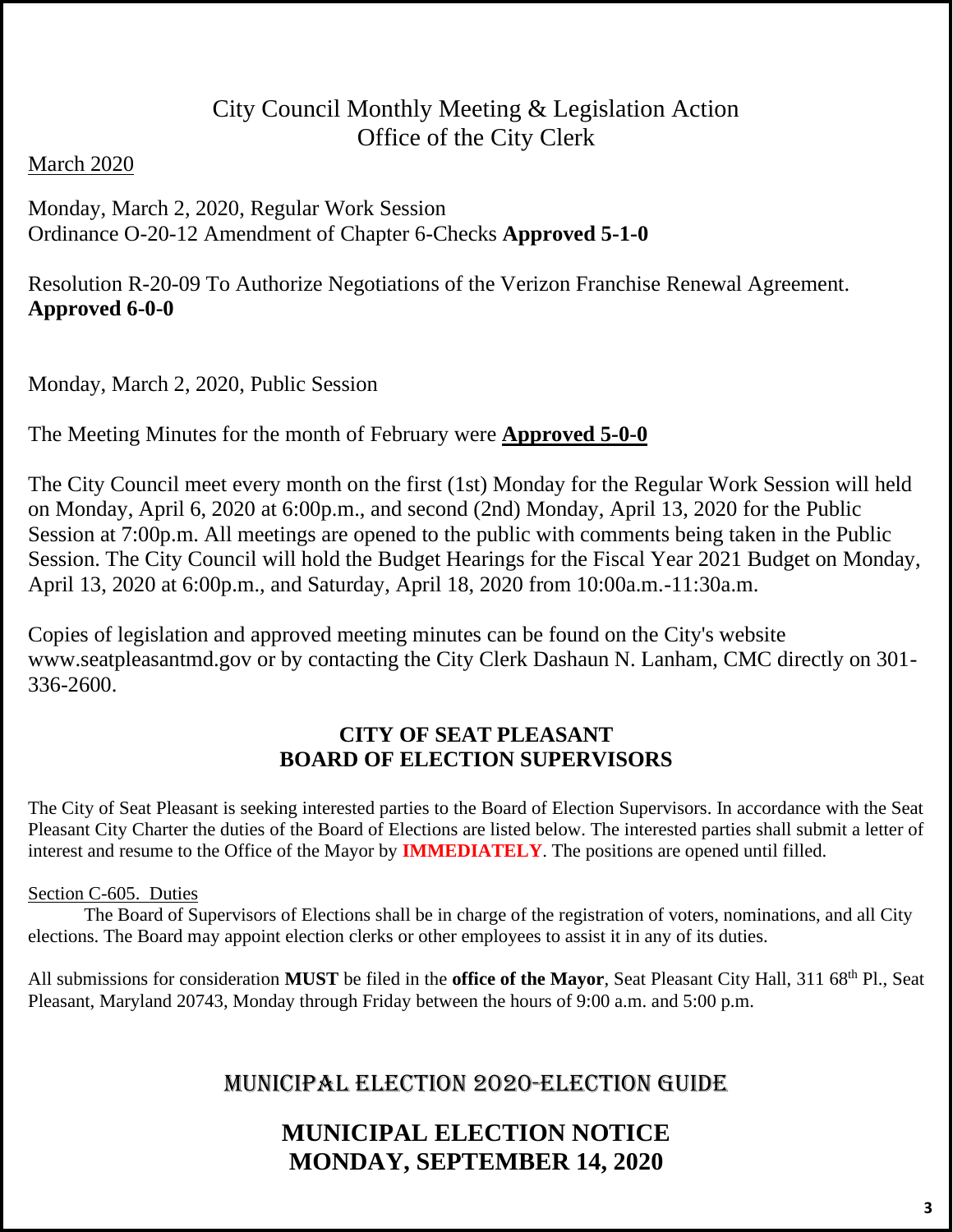The City will hold a general election on Monday, September 14, 2020 at the City of Seat Pleasant City Hall:

The City of Seat Pleasant-City Hall 6301 Addison Rd. Seat Pleasant, MD 20743

The election will be electing a Mayor and seven (7) Councilmember's to serve four-year terms. The polls will be open from 7:00a.m. until 8:00p.m.

The City strongly encourages residents to participate in their City government by seeking a seat on the Council.

Persons seeking to run for office of Council must be:

- A registered voter of the State of Maryland and the City of Seat Pleasant one (1) year
- At least 21 years of age at the time of Election
- A Seat Pleasant resident one  $(1)$  year immediately preceding the election
- A Councilpersons shall maintain a permanent residence in the City during their term of office.

Persons seeking to run for office of Mayor must be:

- A registered voter of the State of Maryland and the City of Seat Pleasant one (1) year
- At least 18 years of age at the time of Election
- $\bullet$  A Seat Pleasant resident one (1) year immediately preceding the election

Deadline for candidate filing is Tuesday, July 14, 2020, at 5:00p.m. Packets for prospective candidates are available for pickup at the City of Seat Pleasant City Hall, Monday through Friday, 9:00a.m. until 5:00p.m.

If you are a registered voter in Prince George's County, you are eligible to vote in the City of Seat Pleasant Elections. You must be registered by July 14, 2020, to vote in the September 14, 2020 election. If you have any questions 113 regarding voter registration, please call the Prince George's County Board of Elections at (301) 341-7300. Persons desiring to vote by Absentee Ballot must submit a request for an Absentee Ballot application to the City Clerk before 5:00p.m., Friday, September 7, 2020.

Note: Absentee Ballot Applications are available at City Hall, on the City's website at www.seatpleasantmd.gov, or you may contact the City Clerk Office at (301) 336-2600 to have an application mailed to you.

# MUNICIPAL ELECTION 2020-ELECTION GUIDE

September 14, 2020, General Election Calendar

Monday, March 16, 2020 Candidate Packets Available-City Hall

129 **Tuesday, July 14, 2020 DEADLNE (5:00p.m.)** to file to run for elected office, including submission of nominating petition of candidates for elective office, Certificate of Candidate Form signed and notarized, the Financial Disclosure Statement (new candidates only)

#### 133 **Tuesday, September 1, 2020 Early Voting Begins**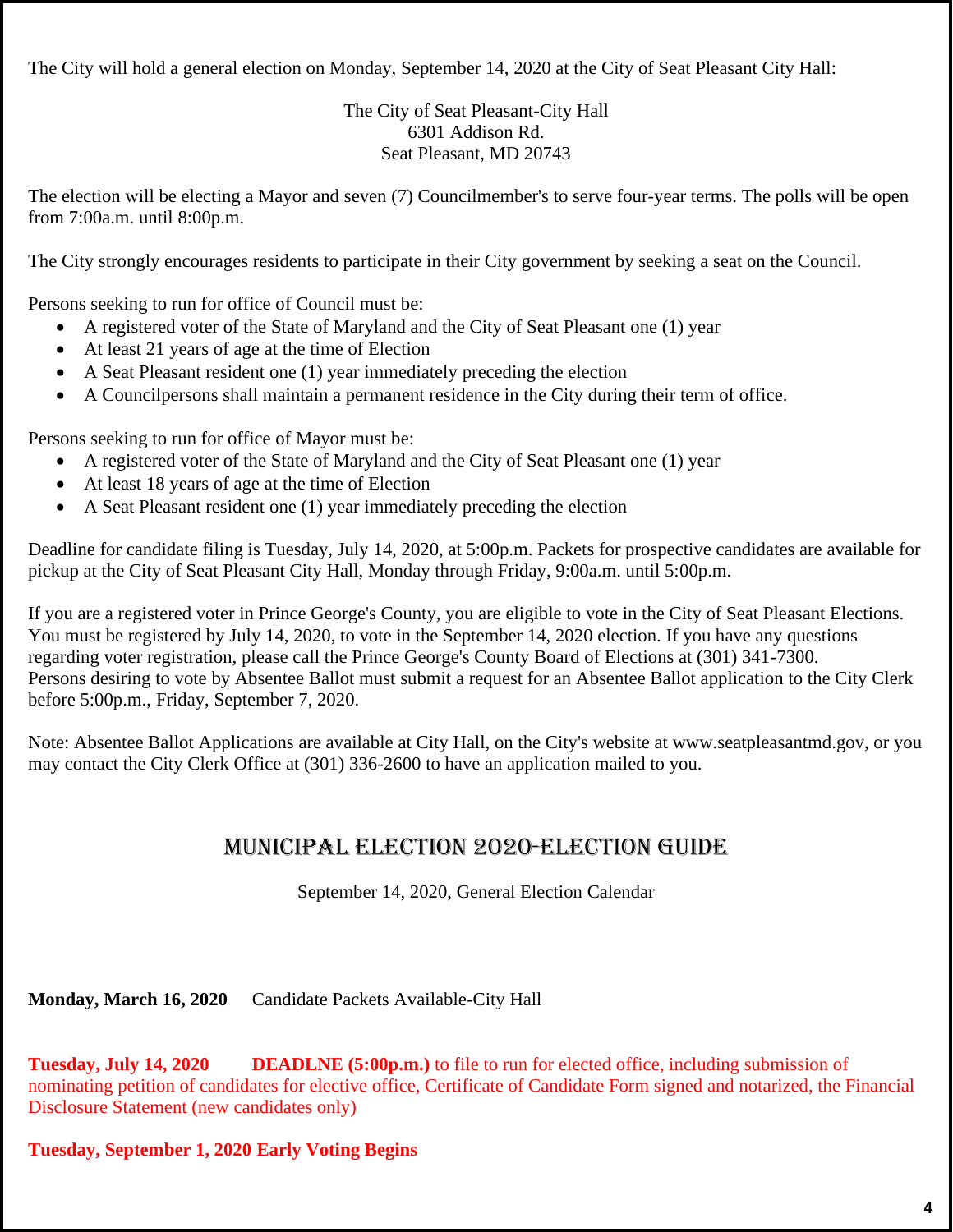**Monday, August 31, 2020 DEADLINE** for requesting absentee ballot

137 **Friday, September 4, 2020 DEADLINE (5:00p.m.)** for submitting absentee ballot

139 **September 8, 2020 Early Voting Closes**

141 **Friday, September 4, 2020 WRITE-IN CANDIDATE Certificate of Candidacy DEADLINE (5:00p.m.)**

143 **Monday, September 14, 2020 ELECTION DAY-7:00a.m. to 8:00p.m.,** Seat Pleasant City Hall

# <sup>146</sup> \* **How to register to vote:**

In Person Prince George's County Board of Elections, 1100 Mercantile Lane, Suite 115A, Largo, MD 20774. Monday through Friday 8:00a.m. to 4:30 p.m.

**Online** You can register online at elections.state.md.us if you have a Maryland driver's license or MVA ID card

**By Mail** Call (301) 341-7300 to have a mail-in form sent to you. Mail-in forms can also be printed at elections.state.md.us. or picked up at county library branches or at Seat Pleasant City Hall.

# <sup>158</sup> MUNICIPAL ELECTION 2020-ELECTION GUIDE

 **POLL WORKERS/ELECTION CLERKS NEEDED**

Residents of the City who desire to serve as poll workers in the upcoming City's General Election are requested to fill out a Poll Worker Application. To obtain an application, please contact the City Clerk at 301-336-2600, or come City Hall (311 68<sup>th</sup> Pl., Seat Pleasant, MD 20743), before **5:00p.m., Tuesday, July 14, 2020.** 

**Poll Workers Requirement:** Must be registered voters of the State of Maryland and in the City of Seat Pleasant.

We are seeking poll workers to work the election polls for the following:

Municipal Election (Monday, September 14, 2020) polls will be open from 7:00a.m. until 8:00p.m.

Please contact the City Clerk for additional information on becoming a poll worker on 301-336-2600.

# **CANDIDATE FILING**

### **DOCUMENTS REQUIRED FOR FILING:**

**Nomination Petition-**The City's Charter requires that petition containing the valid signatures of twenty (20) registered voters who live in Seat Pleasant. It is recommended that each petition contain several signatures more than the minimum numbered required in the event that some signatures are found invalid by the City of Seat Pleasant Board of Elections.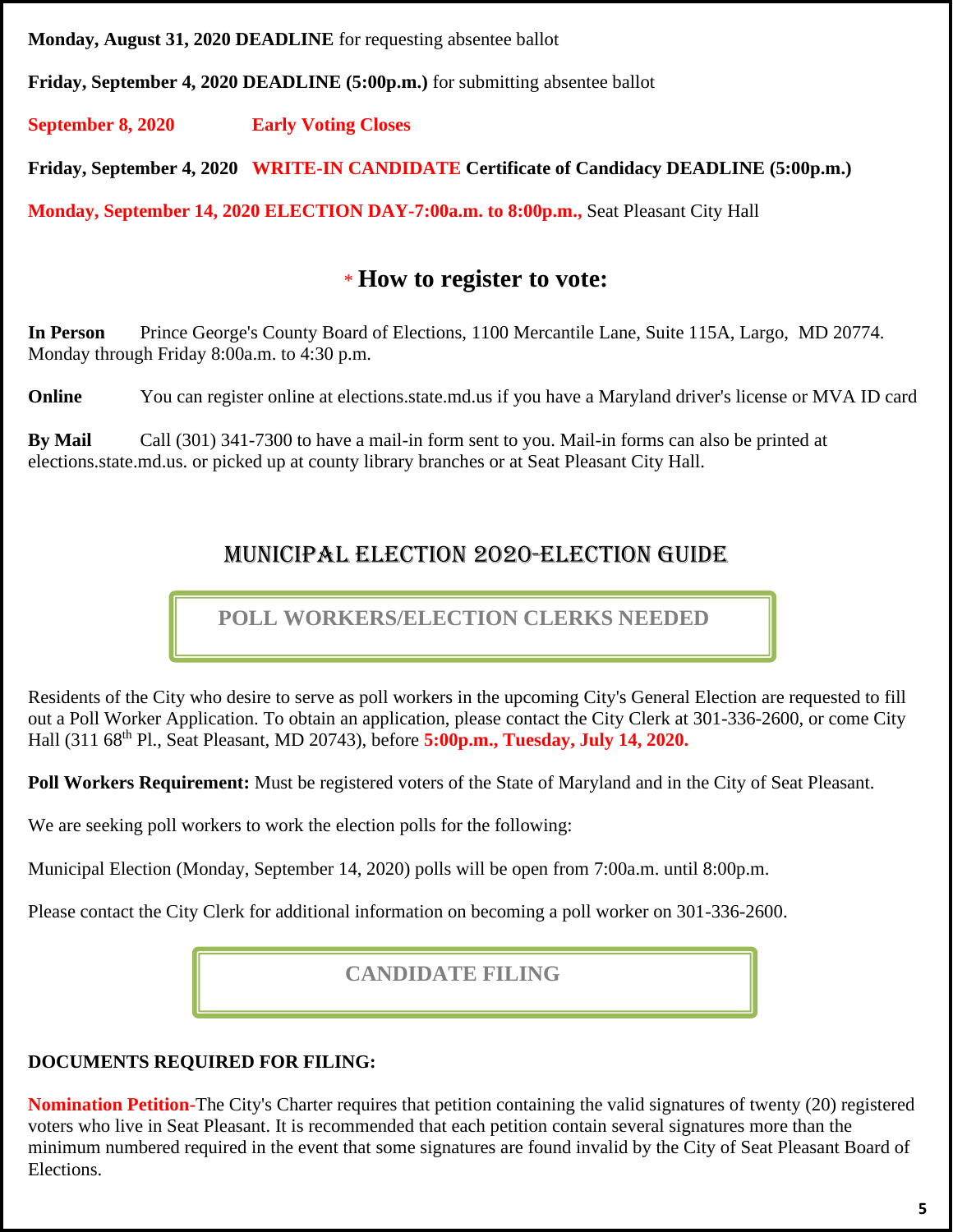**Financial Disclosure Statements-**Statements must be filed with the City of Seat Pleasant Board of Elections by the deadline for nominations. No candidate will be qualified if the required statement is not filed. The City Code Chapter 18- Ethics requires for all candidates for elected office complete a Financial Disclosure Statement.

**Certificate of Candidacy Form-**The City's Charter requires that a candidate for office submits the Certificate of Candidacy Form. The form is required to be signed and notarized.

Candidates packets are available for pick-up at the Seat Pleasant City Hall, Monday through Friday, 9:00a.m. until 5:00p.m.

196 **Deadline to file is Tuesday, July 14, 2020, at 5:00p.m.**

 **ASSISTANCE TO VOTERS**

#### 202 **DEADLINE-Friday, September 4, 2020**

Any qualified voters desiring to vote by Absentee Ballot must submit a written request for an Absentee Ballot application to the City Clerk under the authority of the City of Seat Pleasant Board of Elections, no later than 5:00p.m.

> **Mail to: City Clerk City of Seat Pleasant 311 68th** 208 **Pl. Seat Pleasant, MD 20743**

- Upon receipt of the application, the City of Seat Pleasant Board of Elections will approve or reject the voter's 212 request for an absentee ballot and, if approved and time allows, one (1) ballot will be mailed to an applicant.
- 214 ❖ An applicant can be rejected if the City of Seat Pleasant Board of Elections determines upon inquiry that the applicant is not legally qualified to vote at the City Election.
- <sup>2</sup> The City of Seat Pleasant Board of Elections must receive all original absentee ballots no later than the day before the election, Friday, September 11, 2020 by 5:00p.m.

**ABSENTEE BALLOT REQUEST**

No voter shall receive any assistance in voting unless he/she completes an affidavit declaring that due to blindness, impaired vision, or physically disability, he/she is unable to vote without assistance.

- $\hat{P}$  The person filling the affidavit may select any individual or two (2) Poll Workers to enter the booth with him/her.
- $\triangle$  The voter may not be assisted by his/her employer or agent.
- ◆ The individual or Poll Worker assisting shall operate the machine, as the voter shall direct.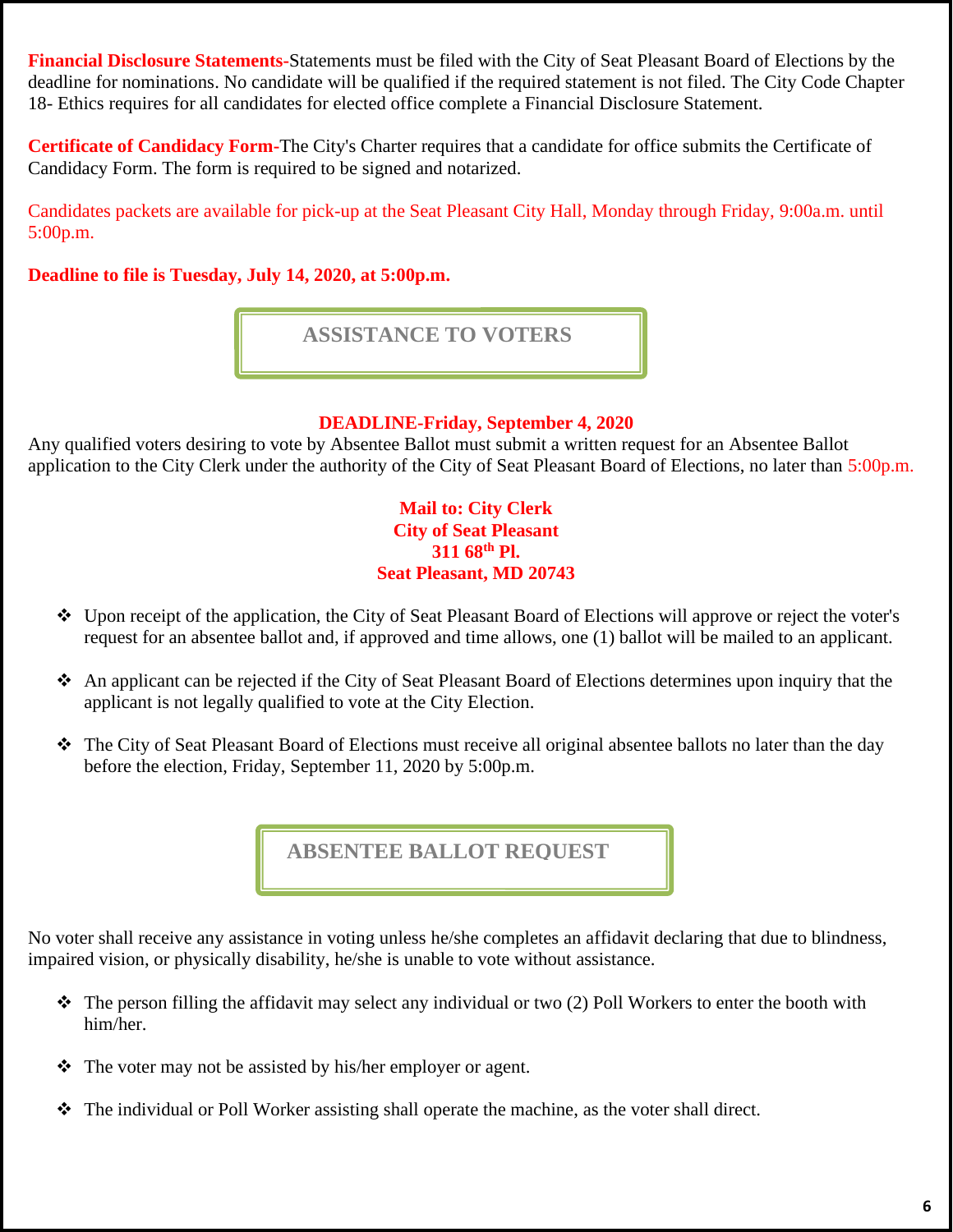#### **POLL WATCHERS**

242 Poll Watchers are official observers representing a candidate. They may observe the conduct of the election before, during and after the poll closes.

- $\div$  Only one (1) person can be present in the polling place representing a candidate at any given time.
- ❖ The Board of Elections may ask all Poll Watchers to leave.
- $\hat{\mathbf{z}}$  The Board of Elections may cause the removal of any Poll Watcher who is disrupting the election process.
- $\div$  Poll Watchers can enter the polling place one-half hour before the opening of the polls.
- $\triangle$  Each Poll Watcher must have credentials issued by the candidate.
- $\hat{\cdot}$  The Poll Watcher must present these credentials to the Board of Election immediately upon entering the polling place.

260 **NOTE: Please direct any questions, comments or concerns regarding the 2020 City of Seat**  261 **Pleasant Election scheduled for Monday, September 14, 2020, to Dashaun N. Lanham, CMC**  262 **City Clerk at 301-336-2600 or by email at dashaun.lanham@seatpleasantmd.gov.**